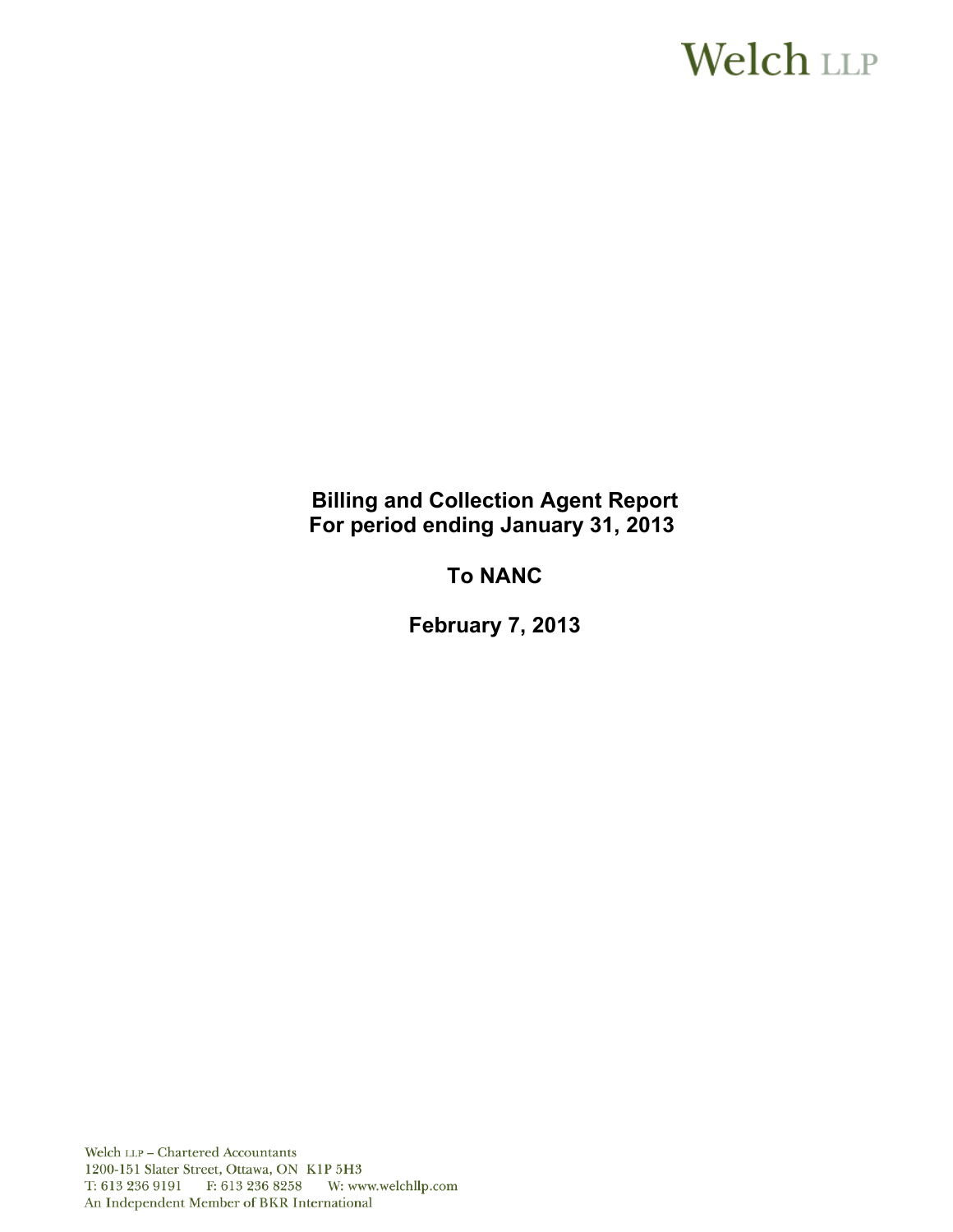### **NANPA FUND STATEMENT OF FINANCIAL POSITION JANUARY 31, 2013**

| <b>Assets</b><br>Cash Balance in bank account    | \$        | 1,835,564 |  |  |  |
|--------------------------------------------------|-----------|-----------|--|--|--|
| Receivable from US Carriers                      | 344,296   |           |  |  |  |
| Receivable from Canada                           |           |           |  |  |  |
| Receivable from Caribbean countries              | 3.601     |           |  |  |  |
| Receivables forwarded to Treasury for collection | 92,223    |           |  |  |  |
| Allowance for uncollectible accounts             | (215,700) | 224,420   |  |  |  |
| <b>Total assets</b>                              |           | 2,059,984 |  |  |  |
| Less: Accrued liabilities (see below for makeup) |           | (545,592) |  |  |  |
| <b>Fund balance</b>                              |           |           |  |  |  |
|                                                  |           |           |  |  |  |

**Makeup of Accrued Liabilities** (see following page for additional details)

| Welch LLP                             | 23.443  |
|---------------------------------------|---------|
| Ernst & Young LLP - audit fee         | 41.800  |
| NEUSTAR Pooling 1K Block              | 190.738 |
| NEUSTAR Pooling - pANI administration | 6.771   |
| <b>NEUSTAR NANP Administration</b>    | 277,173 |
| Data Collection Agent - USAC          | 5,667   |
|                                       | 545,592 |

**\*\*\*\*\*\*\*\*\*\*\*\*\*\*\*\*\*\*\*\*\*\*\*\*\*\*\*\*\*\*\*\*\*\*\*\*\*\*\*\*\*\*\*\*\*\*\*\*\*\*\*\*\*\*\*\*\*\*\*\*\*\*\*\*\*\*\*\*\*\*\*\*\*\*\*\*\***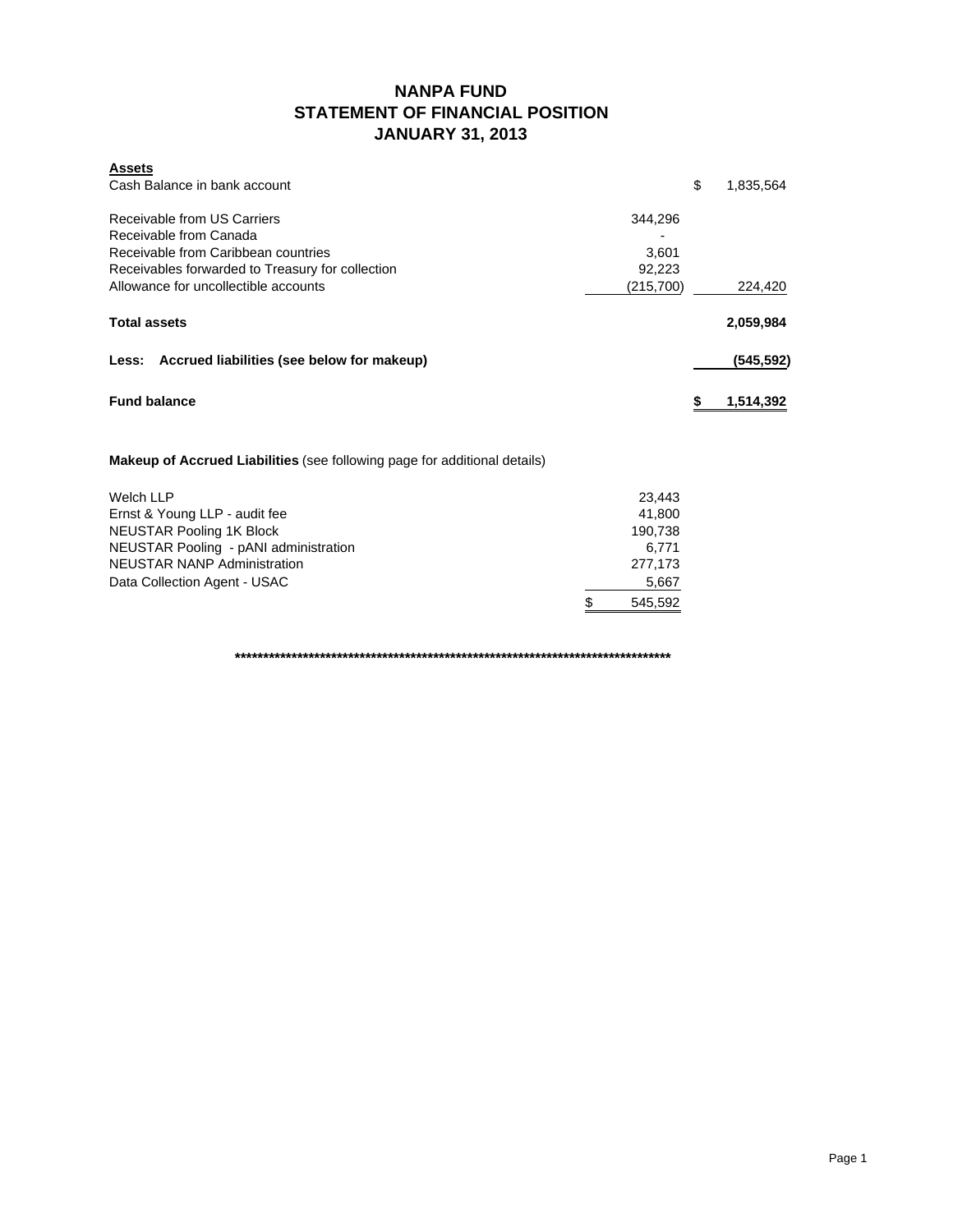#### **NANPA FUND FORECASTED STATEMENT OF CHANGES IN FUND BALANCE JULY 2012 TO JUNE 2013**

|                                                |            | Actual                 |                        |                        |                      |                          |                      | <b>Budgeted</b>     |                       |                          |                     |                          |                                    |                       | Variance between  |                                                |
|------------------------------------------------|------------|------------------------|------------------------|------------------------|----------------------|--------------------------|----------------------|---------------------|-----------------------|--------------------------|---------------------|--------------------------|------------------------------------|-----------------------|-------------------|------------------------------------------------|
|                                                |            | Jul-12                 | Aug-12                 | Sep-12                 | Oct-12               | <b>Nov-12</b>            | Dec-12               | $Jan-13$            | Feb-13                | Mar-13                   | Apr-13              | $May-13$                 | Jun-13                             | <b>Total</b>          | <b>Budget</b>     | forecasted results and<br>budget at June 30/13 |
| Revenue<br><b>International Contributions</b>  |            |                        |                        |                        |                      |                          |                      |                     |                       |                          |                     |                          |                                    |                       |                   |                                                |
| Canada<br>Caribbean countries                  | (1)<br>(1) | 13,106<br>16.290       | 6,553<br>$\sim$        | 6,553<br>$\sim$        | 6,553<br>$\sim$      | 6,553<br>$\sim$          | 6,553<br>$\sim$      | 6,553<br>$\sim$ $-$ | 6,553<br>$\sim$       | 6,552<br>$\sim$          | 6,552<br>$\sim$     | 6,552<br>$\sim$          | $\overline{\phantom{a}}$<br>$\sim$ | 78,633<br>16,290      | 78,633<br>16,290  | $\sim$                                         |
| <b>Total International Contributions</b>       |            | 29,396                 | 6,553                  | 6,553                  | 6,553                | 6,553                    | 6,553                | 6,553               | 6,553                 | 6,552                    | 6,552               | 6,552                    | $\overline{\phantom{a}}$           | 94,923                | 94,923            |                                                |
| Domestic Contributions - US carriers           | (1)        | 2,813,096              | 229,900                | 237,022                | 239,136              | 238,943                  | 232,489              | 232,754             | 238,988               | 238,988                  | 238,988             | 238,988                  |                                    | 5,179,292             | 5,139,392         | 39,900                                         |
| Late filing fees for Form 499A                 | (2)        | 1,900                  | 3,100                  | 3,000                  |                      | 400)                     | 6,800                | 900)                |                       |                          |                     |                          | 85,000                             | 78,700                | 85,000            | 6,300                                          |
| Interest income                                | (3)        | 1,017                  | 589                    | 1,093                  | 759                  | 767                      | 653                  | 480                 | 500                   | 500                      | 500                 | 500                      | 500                                | 7,858                 | 6,000             | 1,858                                          |
| <b>Total revenue</b>                           |            | 2,845,409              | 233.942                | 247.668                | 246.448              | 245.863                  | 232,895              | 238,887             | 246.041               | 246.040                  | 246,040             | 246,040                  | 85,500                             | 5,360,773             | 5,325,315         | 35,458                                         |
|                                                |            |                        |                        |                        |                      |                          |                      |                     |                       |                          |                     |                          |                                    |                       |                   |                                                |
| <b>Expenses</b><br><b>NANPA Administration</b> | (4), (7)   | 276,207                | 276,207                | 278,756                | 279,757              | 276,207                  | 297,486              | 277,173             | 276,207               | 276,207                  | 160,804             | 160,804                  | 160,804                            | 2,996,619             | 1,632,000         | 1,364,619                                      |
| 1K Block Pooling Administration                | (4), (8)   | 181,614                | 197,851                | 181,614                | 181,614              | 181,614                  | 190,009              | 190,738             | 181,614               | 181,614                  | 181,614             | 181,614                  | 181,614                            | 2,213,124             | 2,179,368         | 33,756                                         |
| pANI                                           | (9)        | 74,935                 | 38,000                 | 6,771                  | 6,771                | 6,771                    | 6,771                | 6,771               | 6,771                 | 6,771                    | 6,771               | 6,771                    | 6,771                              | 180,645               | 214,260           | 33,615)                                        |
| <b>Billing and Collection</b>                  |            |                        |                        |                        |                      |                          |                      |                     |                       |                          |                     |                          |                                    |                       |                   |                                                |
| Welch LLP<br>Data Collection Agent             | (4)<br>(5) | 23,443<br>5,042        | 23,443<br>4,518        | 23,443<br>4,445        | 23,443<br>4,420      | 23,443<br>4,268          | 23,443<br>4,255      | 23,443<br>4,488     | 23,443<br>5,667       | 23,443<br>5,666          | 23,443<br>5,666     | 23,443<br>5,666          | 23,444<br>5,666                    | 281,317<br>59,767     | 281,317<br>68,000 | 8,233                                          |
| <b>Annual Operations Audit</b>                 | (6)        | $\sim$                 | $\sim$                 | 40,000                 | $\sim$               | $\sim$                   | $\sim$               | 1,800               | $\sim$                | $\sim$                   | $\sim$              |                          | $\sim$                             | 41,800                | 40,000            | 1,800                                          |
| <b>Bank Charges</b>                            | (10)       | 1.471                  | 5.795                  | 4.424                  | 4.099                | 3.905                    | 3.492                | 2,510               | 1.925                 | 1.925                    | 1.925               | 1.925                    | 1,925                              | 35,321                | 23,100            | 12,221                                         |
| <b>Carrier Audits</b>                          | (11)       | $\sim$                 | $\sim$                 | $\sim$                 |                      | $\overline{\phantom{a}}$ |                      | $\sim$              |                       | $\overline{\phantom{a}}$ | <b>1999</b>         | $\overline{\phantom{a}}$ | $\overline{\phantom{a}}$           | $\sim$                | 300,000           | 300,000                                        |
| Bad debt expense                               | (12)       | 310                    | 21,532                 | 24,632                 | 991)                 | 13,014                   | 11,750               | 3,200               | 3,333                 | 3,333                    | 3,333               | 3,333                    | 3,333                              | 23,548                | 40,000            | 16,452                                         |
| <b>Total expenses</b>                          |            | 563.022                | 524,282                | 564,085                | 499,113              | 509,222                  | 513,706              | 510,123             | 498,960               | 498,959                  | 383,556             | 383,556                  | 383,557                            | 5.832.141             | 4,778,045         | 1,054,096                                      |
| Net revenue (expenses)                         |            | 2,282,387              | 290,340) (             | 316,417)               | 252,665)             | 263,359) (               | 280,811)             | 271,236)            | 252,919)              | 252,919)                 | 137,516)            | 137,516) (               | 298,057) (                         | 471,368)              | 547,270           | 1,018,638)                                     |
| Opening fund balance                           |            | 906,833                | 3,189,220              | 2,898,880              | 2,582,463            | 2,329,798                | 2,066,439            | 1,785,628           | 1,514,392             | 1,261,473                | 1,008,554           | 871,038                  | 733,522                            | 906,833               | 952,730           | 45,897                                         |
| <b>Closing fund balance</b>                    |            | 3,189,220              | 2.898.880              | 2.582.463              | 2.329.798            | 2.066.439                | 1.785.628            | 1.514.392           | 1,261,473             | 1.008.554                | 871.038             | 733,522                  | 435,465                            | 435,465               | 1.500.000         | 1,064,535                                      |
| Fund balance makeup:                           |            |                        |                        |                        |                      |                          |                      |                     |                       |                          |                     |                          |                                    |                       |                   |                                                |
| Contingency                                    |            | 1,500,000              | 1,500,000              | 1,500,000              | 1,500,000            | 1,500,000                | 1,500,000            | 1,500,000           | 1,500,000             | 1,500,000                | 1.500.000           | 1,500,000                | 1,500,000                          | 1,500,000             | 1,500,000         |                                                |
| Surplus                                        |            | 1,689,220<br>3,189,220 | 1,398,880<br>2,898,880 | 1,082,463<br>2,582,463 | 829,798<br>2,329,798 | 566.439<br>2,066,439     | 285,628<br>1,785,628 | 14,392<br>1,514,392 | 238,527)<br>1,261,473 | 491,446)<br>1,008,554    | 628,962)<br>871,038 | 766,478)<br>733,522      | 1,064,535)<br>435,465              | 1,064,535)<br>435,465 | 1.500.000         |                                                |
|                                                |            |                        |                        |                        |                      |                          |                      |                     |                       |                          |                     |                          |                                    |                       |                   |                                                |

**(8)** No commentary

#### **Assumptions: Reconciliation of forecast at June 30, 2013 to budget**

| (1) The US carrier contributions for the period from July 2012 to June 2013 and the International contributions are based upon actual billings.                        | Budgeted fund balance at June 30/13 - contingency                            | 1,500,000   |
|------------------------------------------------------------------------------------------------------------------------------------------------------------------------|------------------------------------------------------------------------------|-------------|
| (2) These fees represent the \$100 late filing fee charged to those companies that do not file the Form 499A by the due date.                                          | Decrease in fund balance between budget period (February 2012) and June 2012 | (45, 897)   |
| (3) Interest income projections are estimates                                                                                                                          | Additional billings over estimate from budget                                | 39,900      |
| (4) The cost for 1K Block Pooling is based on a contract extension in force up to February 14, 2013.                                                                   | Late filing fees (reversal) for Form 499A                                    | (6,300)     |
| The cost of NANPA Administration is based on the new contract.<br>The cost of B&C Agent is based on the interim contract with Welch LLP in force until March 31, 2013. | Underestimate of interest earned to date compared to budget                  | 1,858       |
| (5) The expense for the Data Collection Agent is based on estimate of costs by USAC for the 2012 calendar year.                                                        | NANP Admin - difference between budget and actual contract awarded           | (1,345,629) |
| (6) The estimated cost for the annual operations audit performed by Ernst & Young LLP is \$40,000.                                                                     | NANP Admin - change orders issued                                            | (18,990)    |
| (7) No commentary                                                                                                                                                      | Additional billings from B & C Agent due to renewal of contract              |             |
| (8) No commentary                                                                                                                                                      | Data Collection fees - Adiustment to actual from budget                      | 8.233       |
| (9) The cost of ongoing permanent pANI administration is based on a 6-month fixed fee of \$40,628                                                                      | Bad debts - Adiustment to actual from budget                                 | 16,452      |
| (10) Bank fees are an expense to the Fund.                                                                                                                             | Pooling change orders                                                        | (33, 756)   |
| (11) The budget allowed \$300,000 for carrier audits. The FCC has indicated that they do not anticipate any audits being performed prior to June 2013.                 | Carrier audits that will not be performed                                    | 300,000     |
| (12) The allowance covers all accounts considered potentially uncollectible at January 31, 2013.                                                                       | Permanent pANi - Adjustment to actual from budget                            | 33,615      |
|                                                                                                                                                                        | Operations Audit - Adjustment to actual from budget                          | (1,800)     |
|                                                                                                                                                                        | Bank fees - Adjustment to actual from budget                                 | (12, 221)   |
|                                                                                                                                                                        | Forecasted fund balance at June 30/13                                        | 435,465     |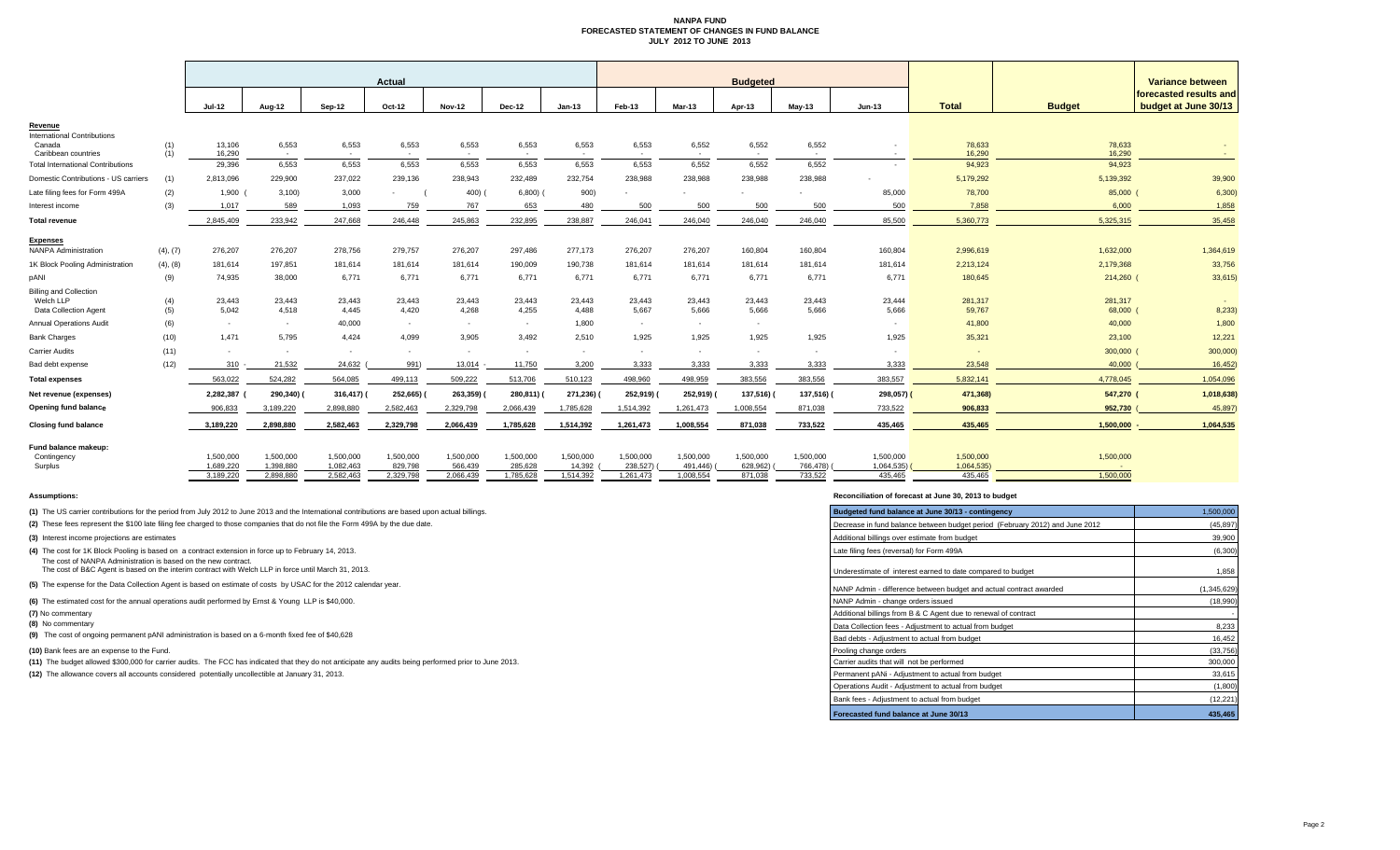#### **CURRENT AND FORECASTED LIABILITIES**

|                                                                                         |                        |                          | Current       |         |         |         |         |         |         |
|-----------------------------------------------------------------------------------------|------------------------|--------------------------|---------------|---------|---------|---------|---------|---------|---------|
|                                                                                         |                        |                          | <u>Jan-13</u> | Feb-13  | Mar-13  | Apr-13  | May-13  | Jun-13  | Jul-13  |
| <b>NEUSTAR - NANPA Administration contract</b>                                          |                        |                          | 277,173       | 276,207 | 276,207 | 160,804 | 160,804 | 160,804 | 160,804 |
| - Payment authorized by the FCC in January<br>December 2012<br>Change order #21 and #22 | 278,496<br>18,990      |                          |               |         |         |         |         |         |         |
| - Authorization by the FCC has not been received for payment                            |                        |                          |               |         |         |         |         |         |         |
| January 2013                                                                            |                        | $\frac{1}{2}$<br>277,173 |               |         |         |         |         |         |         |
| <b>NEUSTAR - Block Pooling contract</b>                                                 |                        |                          | 190,738       | 181,614 | 181,614 | 181,614 | 181,614 | 181,614 | 181,614 |
| - Payment authorized by the FCC in January                                              |                        |                          |               |         |         |         |         |         |         |
| December 2012<br>Change Order #21                                                       | 181,614<br>\$<br>8,395 |                          |               |         |         |         |         |         |         |
| - Authorization by the FCC has not been received for payment                            |                        |                          |               |         |         |         |         |         |         |
| January 2013<br>Contract modification #22                                               |                        | \$<br>181,614<br>9,124   |               |         |         |         |         |         |         |
|                                                                                         |                        | \$<br>190,738            |               |         |         |         |         |         |         |
| Welch LLP - Billing & Collection Agent                                                  |                        |                          | 23,443        | 23,443  | 23,443  | 23,443  | 23,443  | 23,443  | 23,444  |
| - Payment authorized by the FCC in January                                              |                        |                          |               |         |         |         |         |         |         |
| December 2012                                                                           | 23,443                 |                          |               |         |         |         |         |         |         |
| - Authorization by the FCC has not been received for payment<br>January 2013            |                        | 23,443                   |               |         |         |         |         |         |         |
|                                                                                         |                        | \$                       |               |         |         |         |         |         |         |
| <b>USAC - Data Collection Agent</b>                                                     |                        |                          | 5,667         | 5,667   | 5,666   | 5,666   | 5,666   | 5,666   | 5,666   |
| - Payment authorized by the FCC in January                                              |                        |                          |               |         |         |         |         |         |         |
| November 2012                                                                           | 4,254                  |                          |               |         |         |         |         |         |         |
| December 2012                                                                           | 4,488                  |                          |               |         |         |         |         |         |         |
| - Authorization by the FCC has not been received for payment                            |                        |                          |               |         |         |         |         |         |         |
| January 2013                                                                            |                        | 5,667<br>\$              |               |         |         |         |         |         |         |
| <b>Carrier audits</b>                                                                   |                        |                          |               |         |         |         |         |         |         |
| Ernst & Young LLP- Annual operations audit                                              |                        |                          | 41,800        |         |         |         |         |         |         |
| -Authorization by the FCC has not been received for payment                             |                        |                          |               |         |         |         |         |         |         |
| Audit fee accrual for the 2011/2012 fiscal audit                                        |                        | \$<br>41,800             |               |         |         |         |         |         |         |
| <b>NEUSTAR - pANI administration</b>                                                    |                        |                          | 6,771         | 6,771   | 6,771   | 6,771   | 6,771   | 6,771   | 6,771   |
| - Payment authorized by the FCC in January                                              |                        |                          |               |         |         |         |         |         |         |
| December 2012                                                                           | 6,771                  |                          |               |         |         |         |         |         |         |
| - Authorization by the FCC has not been received for payment<br>January 2013            |                        | 6,771<br>\$              |               |         |         |         |         |         |         |
| <b>Bank Fees</b>                                                                        |                        |                          |               | 1,925   | 1,925   | 1,925   | 1,925   | 1,925   | 1,925   |
|                                                                                         |                        |                          |               |         |         |         |         |         |         |
| Total                                                                                   |                        |                          | 545,592       | 495,627 | 495,626 | 380,223 | 380,223 | 380,223 | 380,224 |